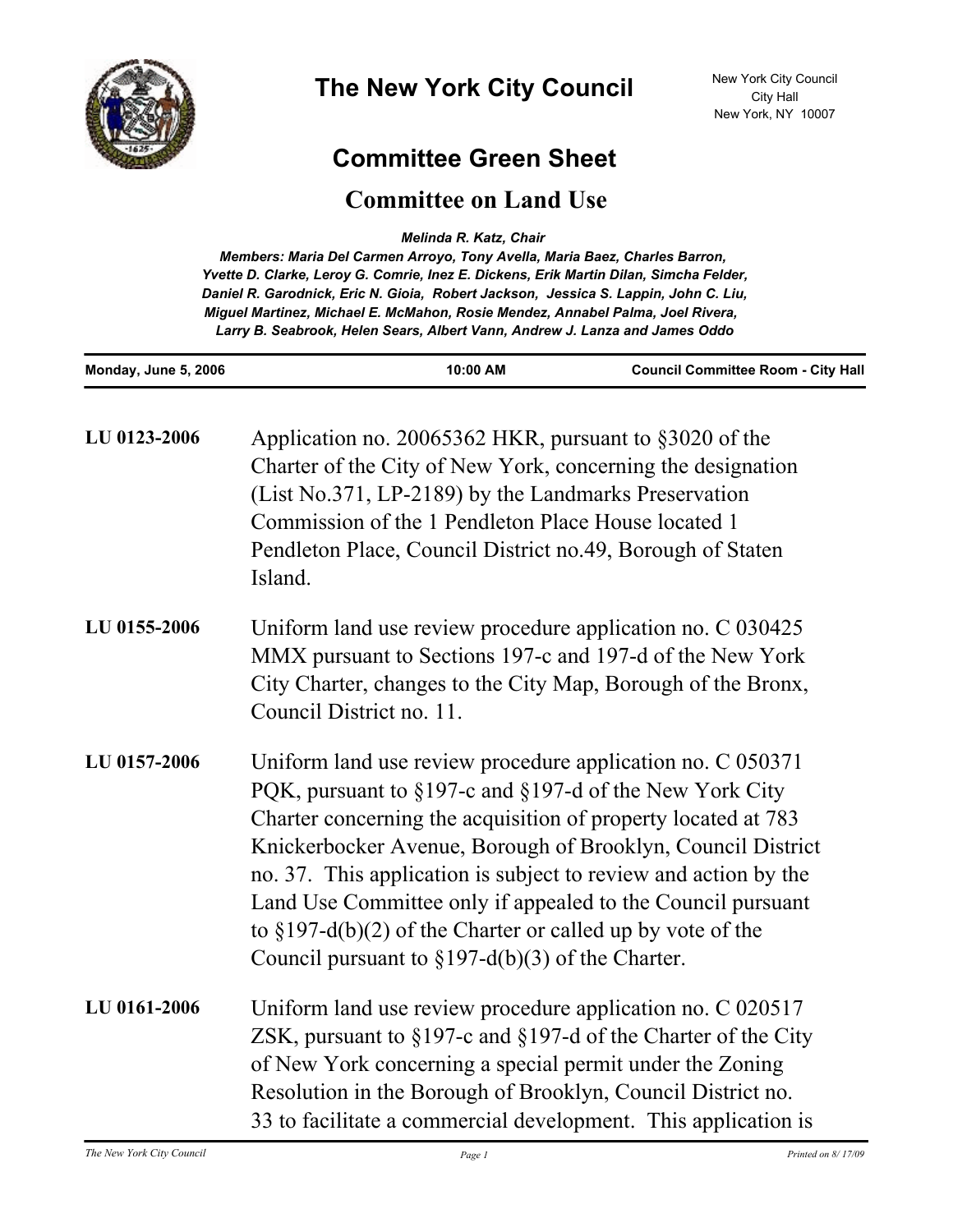|              | subject to review and action by the Land Use Committee only if<br>appealed to the Council pursuant to $\S 197-d (b)(2)$ of the<br>Charter or called up by vote of the Council pursuant to §197-d<br>$(b)(3)$ of the Charter.                                                                                                                                                                                                                                                                                                                                                                                                        |
|--------------|-------------------------------------------------------------------------------------------------------------------------------------------------------------------------------------------------------------------------------------------------------------------------------------------------------------------------------------------------------------------------------------------------------------------------------------------------------------------------------------------------------------------------------------------------------------------------------------------------------------------------------------|
| LU 0162-2006 | Uniform Land Use Review Procedure application no.<br>20020518 ZMK pursuant to $\S197$ -c and $\S197$ -d of the New<br>York City Charter, concerning changes to the zoning map,<br>Section No. 12d, Borough of Brooklyn, Council District no.<br>33.                                                                                                                                                                                                                                                                                                                                                                                 |
| LU 0169-2006 | Zoning resolution amendment application no. N 060254 ZRM,<br>pursuant to Sections 197-d and 201 of the New York City<br>Charter, for an amendment relating to Section 74-75<br>concerning special permits to facilitate Educational<br><b>Construction Fund Projects.</b>                                                                                                                                                                                                                                                                                                                                                           |
| LU 0170-2006 | Uniform land use review procedure application no. C 060255<br>ZSM, pursuant to $\S 197$ -c and $\S 197$ -d of the Charter of the City<br>of New York concerning a special permit under Sections 74-75<br>of the Zoning Resolution in the Borough of Borough of<br>Manhattan, Council District no. 5 to facilitate the development<br>of a mixed-use building and public school. This application is<br>subject to review and action by the Land Use Committee only if<br>appealed to the Council pursuant to $\S 197-d(b)(2)$ of the<br>Charter or called up by vote of the Council pursuant to<br>$\S 197-d(b)(3)$ of the Charter. |
| LU 0171-2006 | Zoning resolution amendment application no. N 060413 ZRK,<br>pursuant to Sections 197-d and 201 of the New York City<br>Charter, for an amendment relating to Article II, Chapter 3 and<br>Article VI, Chapter 2 to apply the Inclusionary Housing<br>Program to R7-3 Districts in Community Board 1, Borough of<br>Brooklyn.                                                                                                                                                                                                                                                                                                       |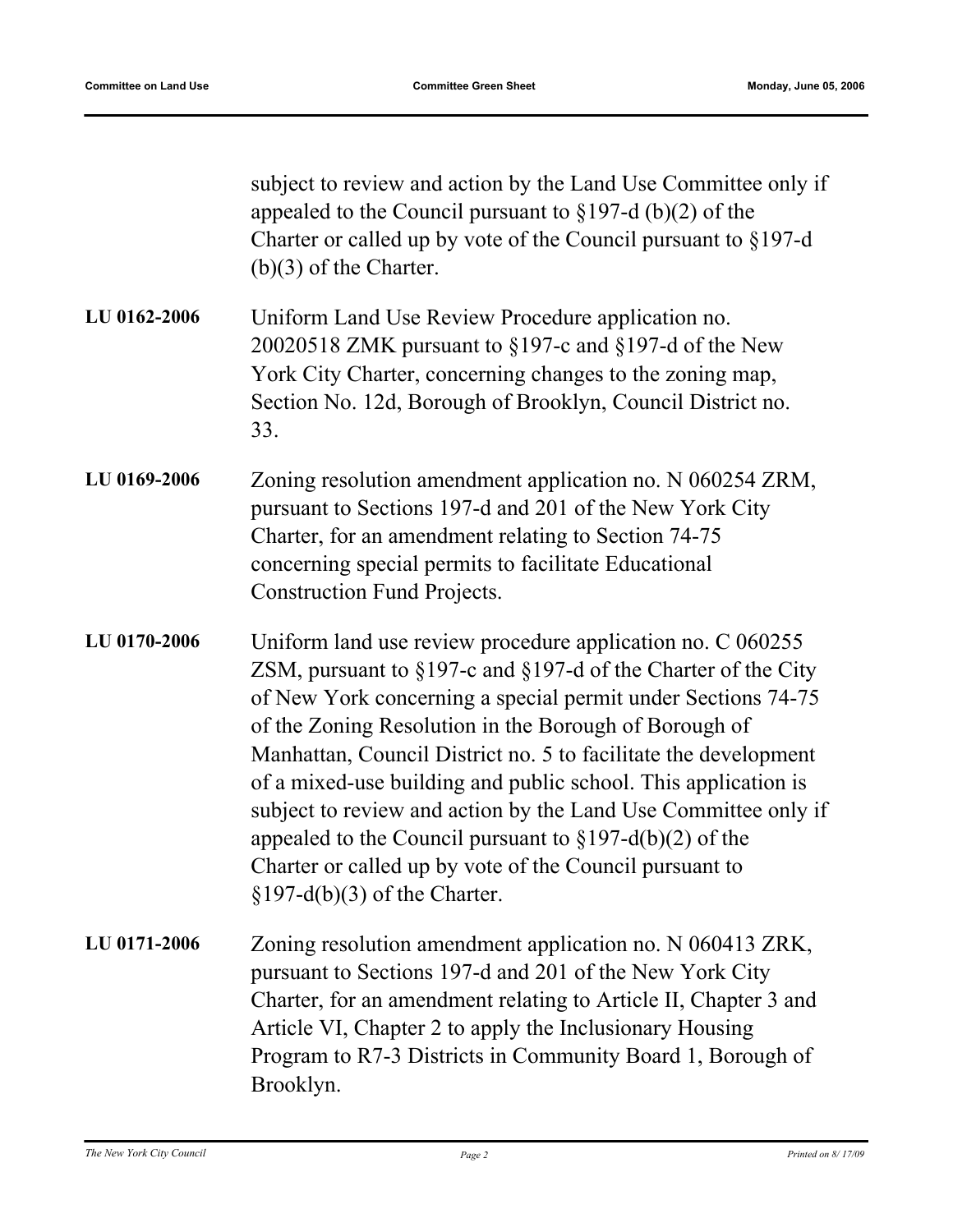| LU 0049-2006 | Application no. 20065168 HAK, an Urban Development<br>Action Area Project located at 195 Hopkinson Avenue, 790<br>MacDonough Street and 2160 Dean Street, Council District<br>no. 41, Borough of Brooklyn. This matter is subject to<br>Council review and action pursuant to Article 16 of the New<br>York General Municipal Law, at the request of the New York<br>City Department of Housing Preservation and Development.                                                           |
|--------------|-----------------------------------------------------------------------------------------------------------------------------------------------------------------------------------------------------------------------------------------------------------------------------------------------------------------------------------------------------------------------------------------------------------------------------------------------------------------------------------------|
| LU 0109-2006 | Application no. 20065338 HAK, an Urban Development<br>Action Area Project located at 291 Berriman Street, Council<br>District no. 42, Borough of Brooklyn. This matter is subject to<br>Council review and action pursuant to Article 16 of the New<br>York General Municipal Law, at the request of the New York<br>City Department of Housing Preservation and Development,<br>and pursuant to Section 696 of the General Municipal Law for<br>an exemption from real property taxes. |
| LU 0110-2006 | Application no. 20065339 HAK, an Urban Development<br>Action Area Project, located at 297 Legion Street, Council<br>District no. 42, Borough of Brooklyn. This matter is subject to<br>Council review and action pursuant to Article 16 of the New<br>York General Municipal Law, at the request of the New York<br>City Department of Housing Preservation and Development,<br>and pursuant to Section 696 of the General Municipal Law for<br>an exemption from real property taxes.  |
| LU 0133-2006 | Application no. 20065404 HAM, an Urban Development<br>Action Area Project located at 557 West 183rd Street, Council<br>District no. 10, Borough of Manhattan. This matter is subject<br>to Council review and action pursuant to Article 16 of the New<br>York General Municipal Law, at the request of the New York<br>City Department of Housing Preservation and Development.                                                                                                        |
| LU 0173-2006 | Application no. 20065501 HAM, an Urban Development<br>Action Area Project, located at 27 West 84th Street, Council                                                                                                                                                                                                                                                                                                                                                                      |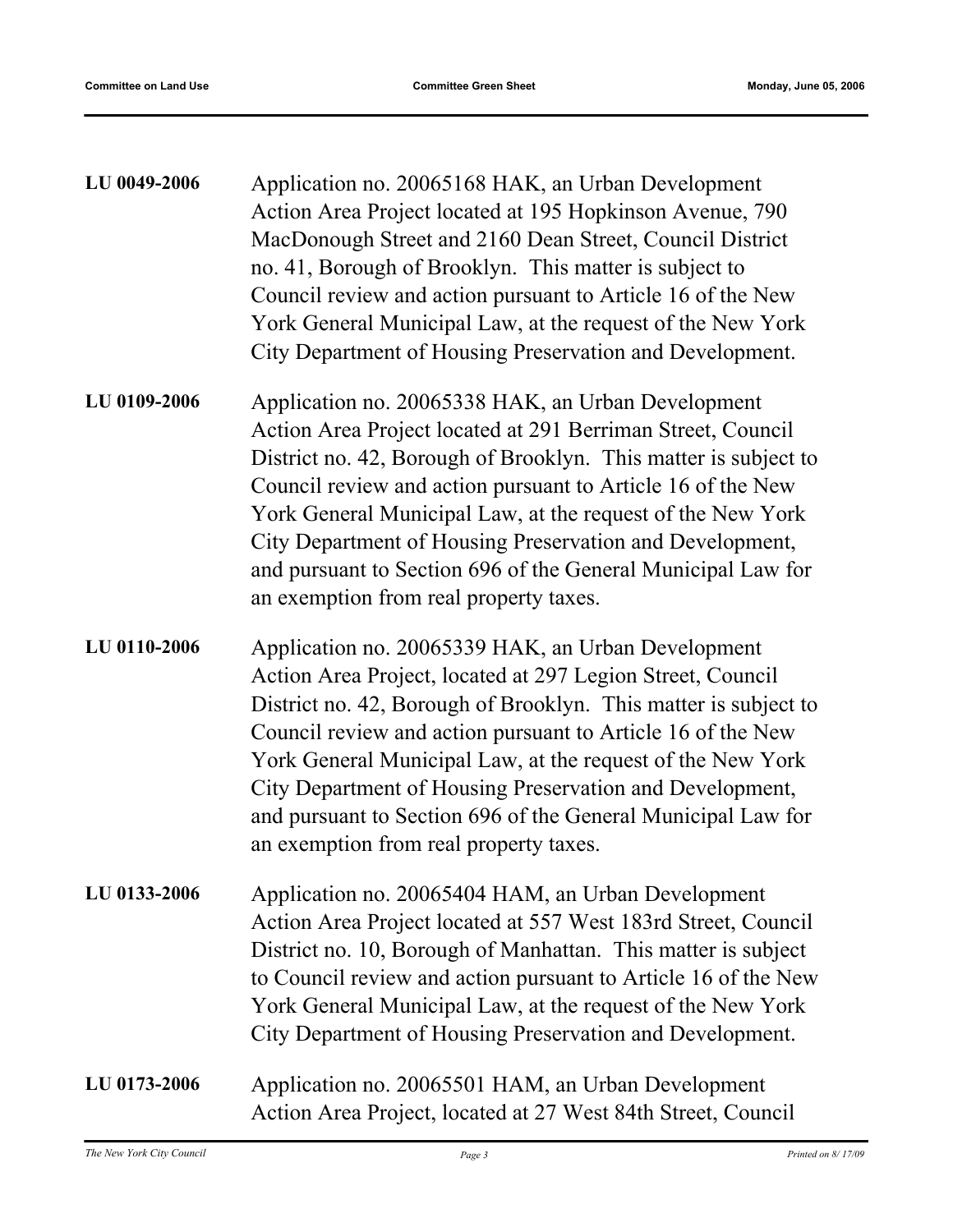District no. 6, Borough of Manhattan. This matter is subject to Council review and action pursuant to Article 16 of the New York General Municipal Law, at the request of the New York City Department of Housing Preservation and Development.

Application no. 20065396 HAK, In Rem Action no. 49, Application submitted by the Department of Finance and the Department of Housing Preservation and Development, pursuant to Section 11-412 of the Administrative Code and Article 16 of the General Municipal Law for the transfer and disposition of property and related tax exemptions located in Community Boards 1, 3, 4, 5, 8, 9, 16 and 17, Borough of Brooklyn. **LU 0174-2006**

## *Preconsidered*

- Application no. 20065408 HAK, In Rem Action no. 49, Application submitted by the Department of Finance and the Department of Housing Preservation and Development, pursuant to Section 11-412 of the Administrative Code and Article 16 of the General Municipal Law for the transfer and disposition of property and related tax exemptions located in Community Boards 3, 5, 8 and 16, Borough of Brooklyn. **LU 0175-2006** *Preconsidered*
- Application no. 20065409 HAR, In Rem Action no. 48, Application submitted by the Department of Finance and the Department of Housing Preservation and Development, pursuant to Section 11-412 of the Administrative Code and Article 16 of the General Municipal Law for the transfer and disposition of property and related tax exemptions located in Community Board 1, Borough of Staten Island. **LU 0176-2006** *Preconsidered*
- Application no. 20065518 HAM, an Urban Development Action Area Project, located at 254 East 125th Street, Council **LU 0177-2006**